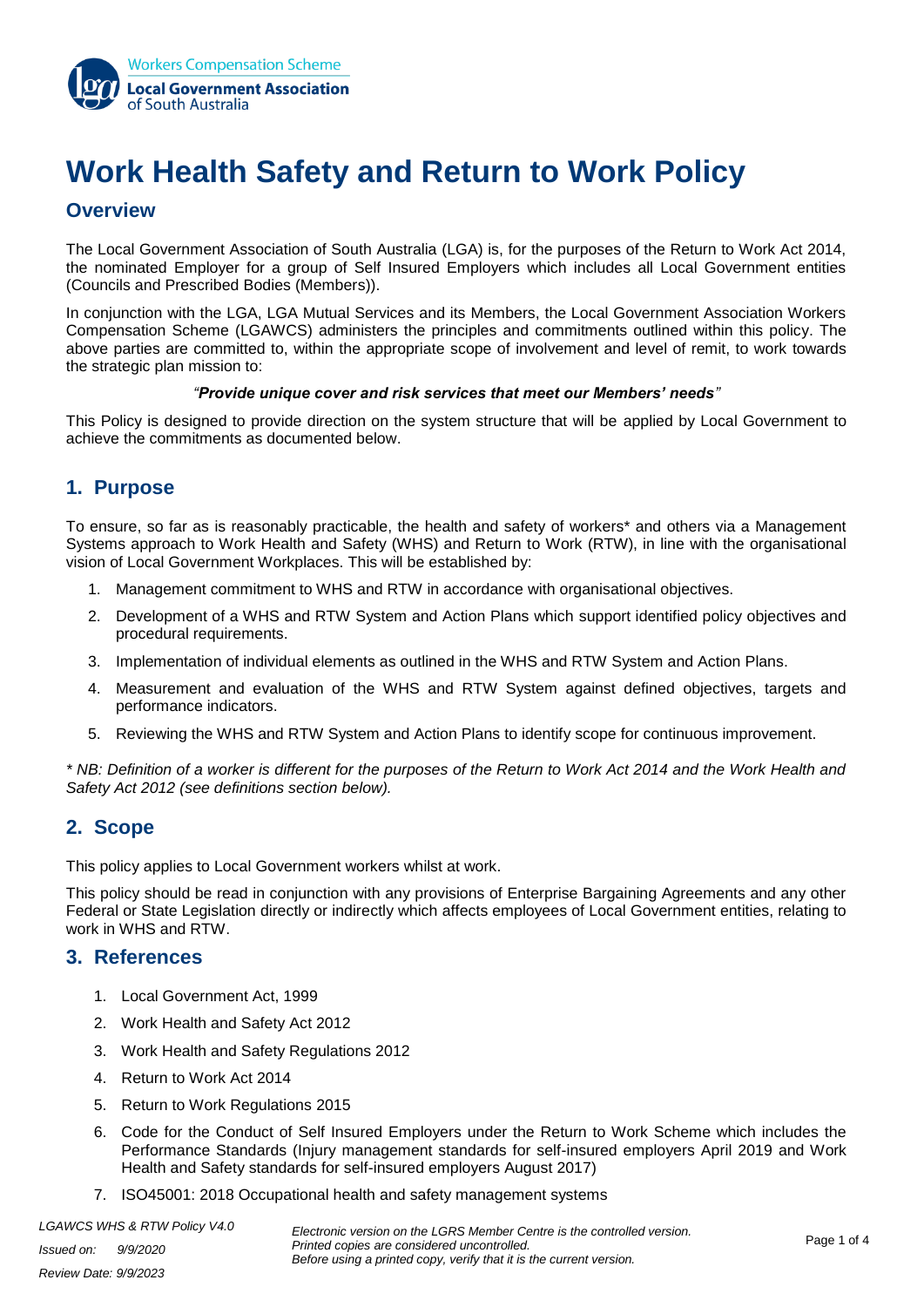

# **4. Definitions**

| Management System                                      | Set of interrelated or interacting elements of an organisation to establish policies<br>and objectives and processes to achieve those objectives. Note 2: The system<br>elements include the organisation's structure, roles and responsibilities, planning,<br>operation, performance evaluation and improvement. |
|--------------------------------------------------------|--------------------------------------------------------------------------------------------------------------------------------------------------------------------------------------------------------------------------------------------------------------------------------------------------------------------|
|                                                        | [As defined within ISO45001:2018]                                                                                                                                                                                                                                                                                  |
| <b>PCBU</b>                                            | A "Person Conducting a Business or Undertaking" as described in section 5 of the<br>WHS Act is the entity with the primary duty of care.                                                                                                                                                                           |
|                                                        | Councils "in terms of the organisation" and Prescribed Bodies are PCBUs for the<br>purpose of the Act.                                                                                                                                                                                                             |
| Work Health and Safety<br>Management System<br>(WHSMS) | An orderly arrangement of interdependent activities and related procedures that<br>drives an organisation's WHS performance.                                                                                                                                                                                       |
|                                                        | [as defined by the RTWSA Work Health and Safety Guidelines August 2017]                                                                                                                                                                                                                                            |
|                                                        | In Local Government the WHS Management System must also comply with the<br>Code of Conduct for Self-Insured Employers under the Return to Work Scheme<br>which includes Performance Standards.                                                                                                                     |
| Worker<br>(for the purposes of the                     | A person is a worker if the person carries out work in any capacity for a person<br>conducting a business or undertaking, including work as-                                                                                                                                                                       |
| WHS Act 2012 - Section                                 | (a) an employee; or                                                                                                                                                                                                                                                                                                |
| 7)                                                     | (b) a contractor or subcontractor; or                                                                                                                                                                                                                                                                              |
|                                                        | (c) an employee of a contractor or subcontractor; or                                                                                                                                                                                                                                                               |
|                                                        | (d) an employee of a labour hire company who has been assigned to work in the                                                                                                                                                                                                                                      |
|                                                        | person's business or undertaking; or                                                                                                                                                                                                                                                                               |
|                                                        | (e) an outworker; or                                                                                                                                                                                                                                                                                               |
|                                                        | (f) an apprentice or trainee; or                                                                                                                                                                                                                                                                                   |
|                                                        | (g) a student gaining work experience; or                                                                                                                                                                                                                                                                          |
|                                                        | (h) a volunteer; or                                                                                                                                                                                                                                                                                                |
|                                                        | (i) a person of a prescribed class.                                                                                                                                                                                                                                                                                |
| Worker                                                 | A worker means-                                                                                                                                                                                                                                                                                                    |
| (for the purposes of the<br>RTW Act 2014 - Section     | (a) a person by whom work is done under a contract of service (whether or not as<br>an employee);                                                                                                                                                                                                                  |
| 4)                                                     | (b) a person who is a worker by virtue of Schedule 1;                                                                                                                                                                                                                                                              |
|                                                        | (c) a self-employed worker,                                                                                                                                                                                                                                                                                        |
|                                                        | and includes a former worker and the legal personal representative of a deceased<br>worker.                                                                                                                                                                                                                        |
| Return to Work (RTW)                                   | For the purposes of this policy RTW includes both Claims Management activities<br>and Return to Work activities.                                                                                                                                                                                                   |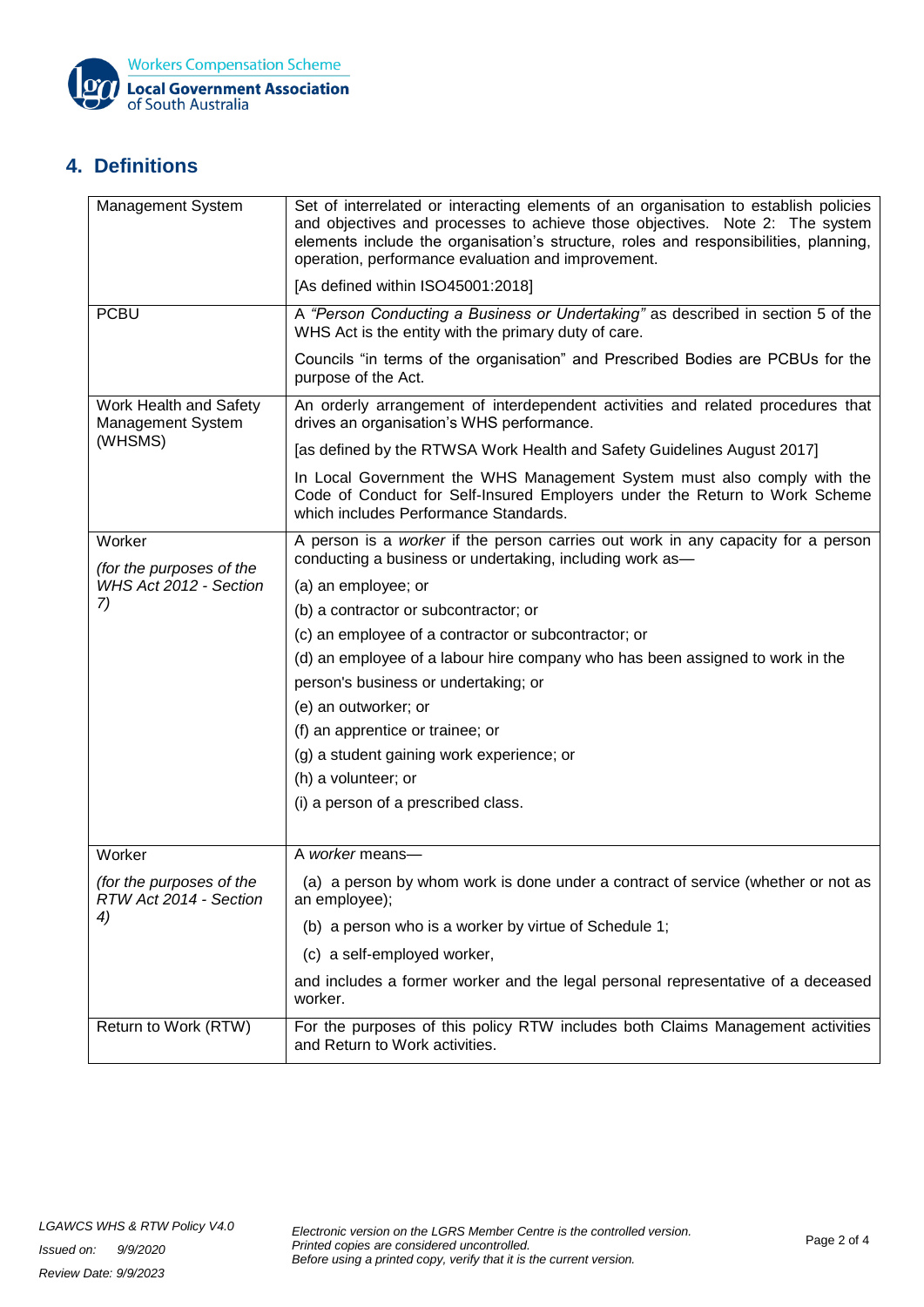

# **5. Policy Objectives**

Local Government is committed to and able to demonstrate application of the following objectives:

- 1. Providing and undertaking measures to eliminate risks to health and safety, so far as is reasonably practicable. If it is not reasonably practicable to eliminate risks to health and safety, then to minimise those risks so far as is reasonably practicable and to demonstrate a systematic approach to the planning and implementation of Work Health and Safety processes that is compliant with the WHS Act 2012 and Regulations and self-insurance requirements;
- 2. Implementation of effective and early Return to Work procedures in accordance with the Return to Work Act 2014, and associated Regulations, to assist work injured employees to return to work and achieve the best practicable levels of physical and mental recovery;
- 3. Implementation of equitable Claims Management, in accordance with the Return to Work Act 2014 and associated Regulations, for employees who suffer an injury in the course of their employment;
- 4. Maintaining effective processes and procedures for consultation, coordination and cooperation in WHS and RTW matters;
- 5. Monitoring and reviewing WHS and RTW System Performance and Action Plans, objectives and measures;
- 6. Further, as well as the above Objectives, Local Government recognises and is able to demonstrate (at the pertinent system level within the Local Government structure as appropriate), application of the following within the WHSMS:
	- (a) The requirement to meet legislative compliance;
	- (b) Processes for ongoing review and continuous improvement;
	- (c) The requirement for ongoing review of this WHS and RTW Policy and supporting Policies;
	- (d) The commitment that adequate resources and appropriate internal / external expertise will be used so far as is reasonably practicable, when required;
	- (e) Other relevant supporting policies and procedures that support the WHS and RTW systems;
	- (f) A commitment to communicating relevant information to relevant workers in an appropriate manner;
	- (g) Its obligations to workers and others while workers are at work and whilst other persons may be at risk from work carried out, so far as is reasonably practicable;
	- (h) The requirement for an effective hazard management approach to WHS, which encompasses the identification, assessment and elimination or control of hazards;
- 7. This policy will be reviewed regularly and updated as required for continued suitability and effectiveness.

# **6. Responsibilities**

- 1. The LGAWCS is accountable for conducting planning, monitoring and review activities and confirming that organisational and policy objectives are being met in relation to the self-insurance requirements.
- 2. The senior management teams at the various levels within the Local Government structure, are accountable for checking that the organisation at that level meets their duties as a PCBU and Scheme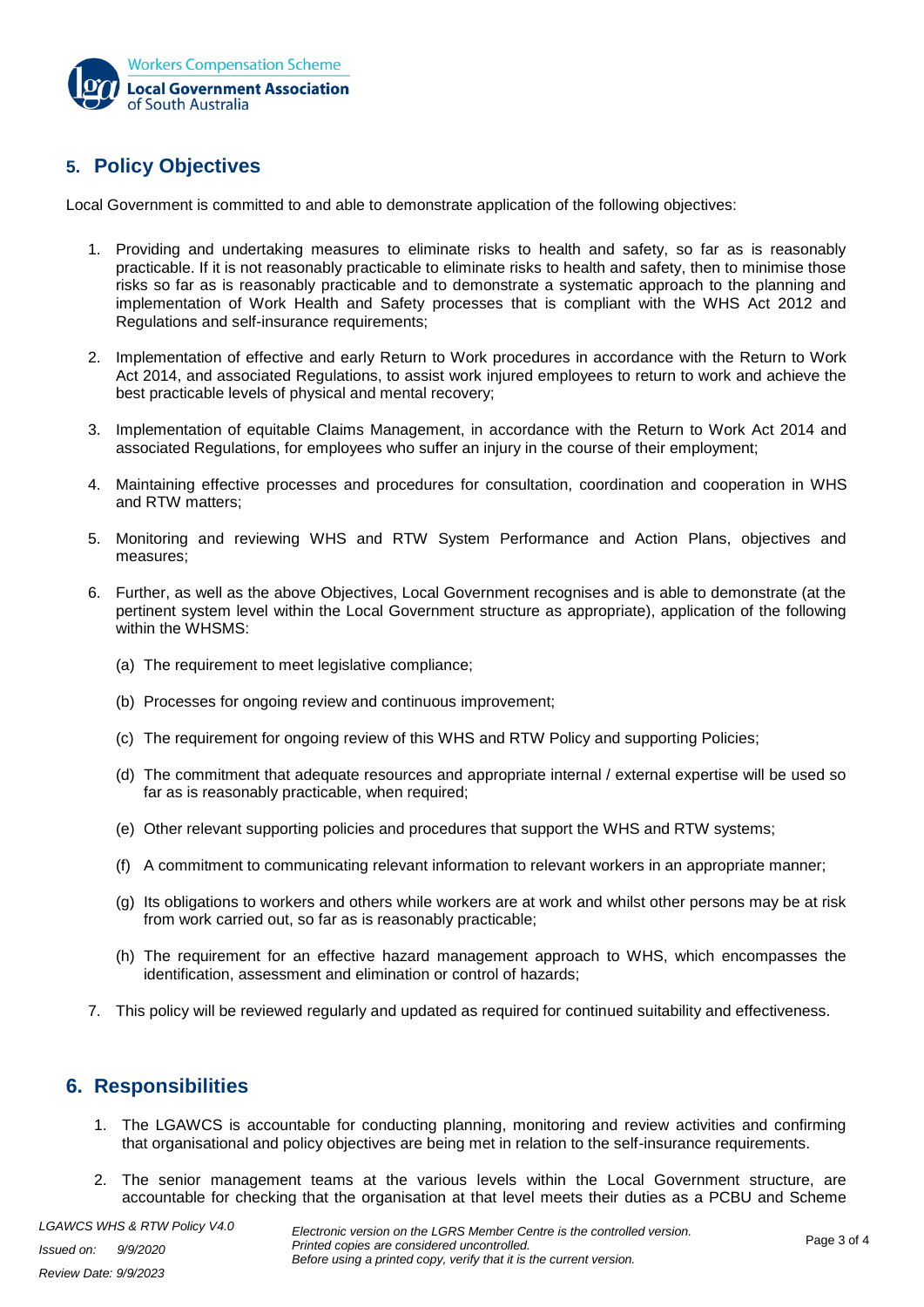

Member and has available for use, and uses, appropriate resources and processes to enact this policy and supporting policies and procedures effectively.

- 3. Supervisors/Managers are accountable for bringing this policy and supporting policies and procedures to the attention of relevant workers, applying implementation processes in their areas of responsibility and confirming, through supervisory activities, that this policy and supporting policies and procedures are adhered to.
- 4. Supervisors/Managers are accountable for checking that workers have had appropriate training to undertake the activities identified within this policy and supporting policy and procedures.
- 5. Workers are accountable for complying and co-operating with the requirements of this policy and supporting policies and procedures, and for reporting any inability to do so to management at the earliest opportunity.
- 6. Further specific responsibilities and accountabilities are detailed within the supporting WHS and RTW management system policies and procedures.

# **Review**

This Work Health Safety & Return to Work Policy shall be reviewed by Local Government at a minimum within three (3) years of issued date, (or on significant change to legislation or aspects included in this policy that could affect health and safety and/or return to work practices).

**Signed**

 $\frac{1}{\sqrt{2\pi}}$ 

Chief Executive Officer, LGA Chairperson, LGASA Mutual Services

**Date:**  $\frac{30}{9}$  / 2020 **Date:**  $\frac{30}{9}$  / 2020

Non-English translations of this policy can be made available if required.

| <b>Document History</b> |                   |                                                                                                                                             |
|-------------------------|-------------------|---------------------------------------------------------------------------------------------------------------------------------------------|
| <b>Version No.</b>      | <b>Issue Date</b> | <b>Description of Change</b>                                                                                                                |
| 1.0                     | 01/09/2013        | Original WHS & Injury Management Policy.                                                                                                    |
| 2.0                     | 04/06/2015        | Updated Policy to include introduction of RTW Act 2014 requirements & renamed<br>to WHS & RTW Policy.                                       |
| 3.0                     | 11/09/2017        | Scheduled review of policy, minor amendments to terms.                                                                                      |
| 4.0                     | 09/09/2020        | Scheduled review of policy, amendments to incorporate LGASA Mutual Services,<br>changes to definitions & inclusion of PCBU responsibilities |